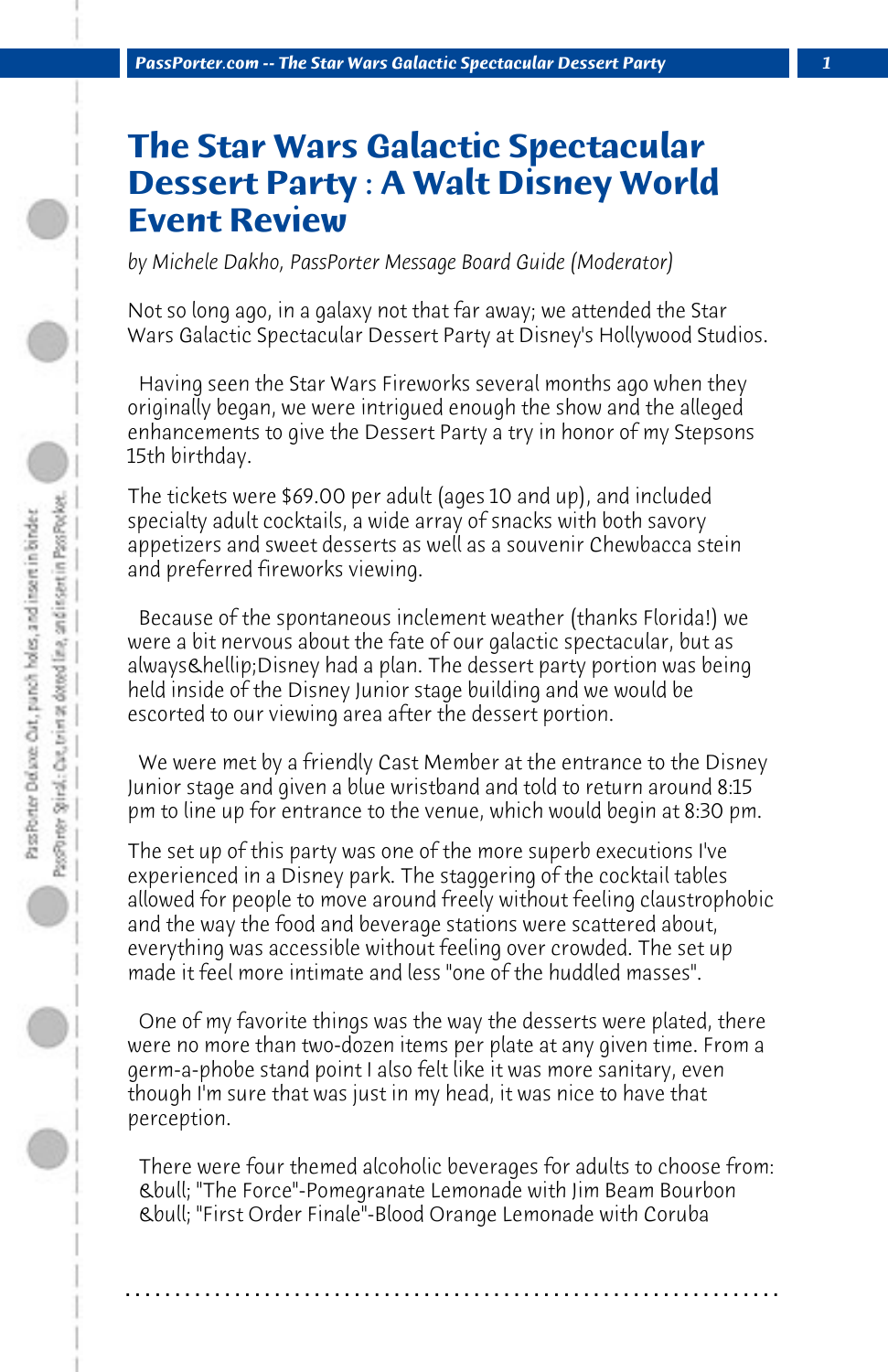## Coconut Rum

 • "Jakku Juicy Cocktail"-Green Apple Lemonade with Citrus Vodka • "Corellian Smuggler's Coffee"-Coffee with Baileys

 Since I have a strong aversion to Bourbon, I chose to forgo the force and take the "First Order Finale" for a spin. I was very excited as this drink sounded like it had my name written all over it, fruity juice and rum & hellip; how could I go wrong? But alas, I did.

 You know how when you are house-hunting the ads all have those cute little coded descriptions? Like when they say "charming home" it really means, "not a large enough space to express an emotion" & hellip; that's how I felt about the "Blood Orange Lemonade". Let's just call it what it is folks…Hi-C fruit punch. I was devastated that the lemonade was not, in fact, lemonade but instead tasted like that blasted kids beverage. I went into hyper-speed to leave that one behind.

 The Jakku Juicy Cocktail was a fan favorite at my table, although consider yourself warned…an overindulgence could lead to a galactic stomach ache! In regular rations you'll find the drink not too sweet and the citrus vodka lends a hint of sour making a great blend.

 The lines for the bar weren't busy at all and we had no problem receiving our drinks in a timely manner. Although the alcoholic beverages were included, I did note several guests were tipping the bar tenders and tips were accepted.

 Non-alcoholic drinks included the juice versions of the beverages as well as soda, bottled water, hot tea and coffee.

 In the far corner there was a freeze-dried Nutella stand. How do you make Nutella taste better than it already does? You throw in some dry ice, then add chocolate and/or raspberry sauce on top. For those with allergies, a freeze-dried popcorn was also available. Between the freeze dried Nutella station and the other tables was a cart of frozen treats such as Mickey ice cream cones and Frozen Bananas.

 The pastry tables boasted droid cupcakes (mini sized) which were a lemon cake with vanilla buttercream frosting and topped with a rock candy sort of concoction and a BB8 edible chocolate. The lemon cake was extremely lemony and the frosting was delightful. Even though we were indoors the icing was starting to melt, which makes me wonder how they usually handle this party outside in the Florida heat.

 Of course there were Darth Vader Cupcakes, which were chocolate cake with peanut butter frosting, think Reese's peanut butter cup in

**. . . . . . . . . . . . . . . . . . . . . . . . . . . . . . . . . . . . . . . . . . . . . . . . . . . . . . . . . . . . . . . . . .**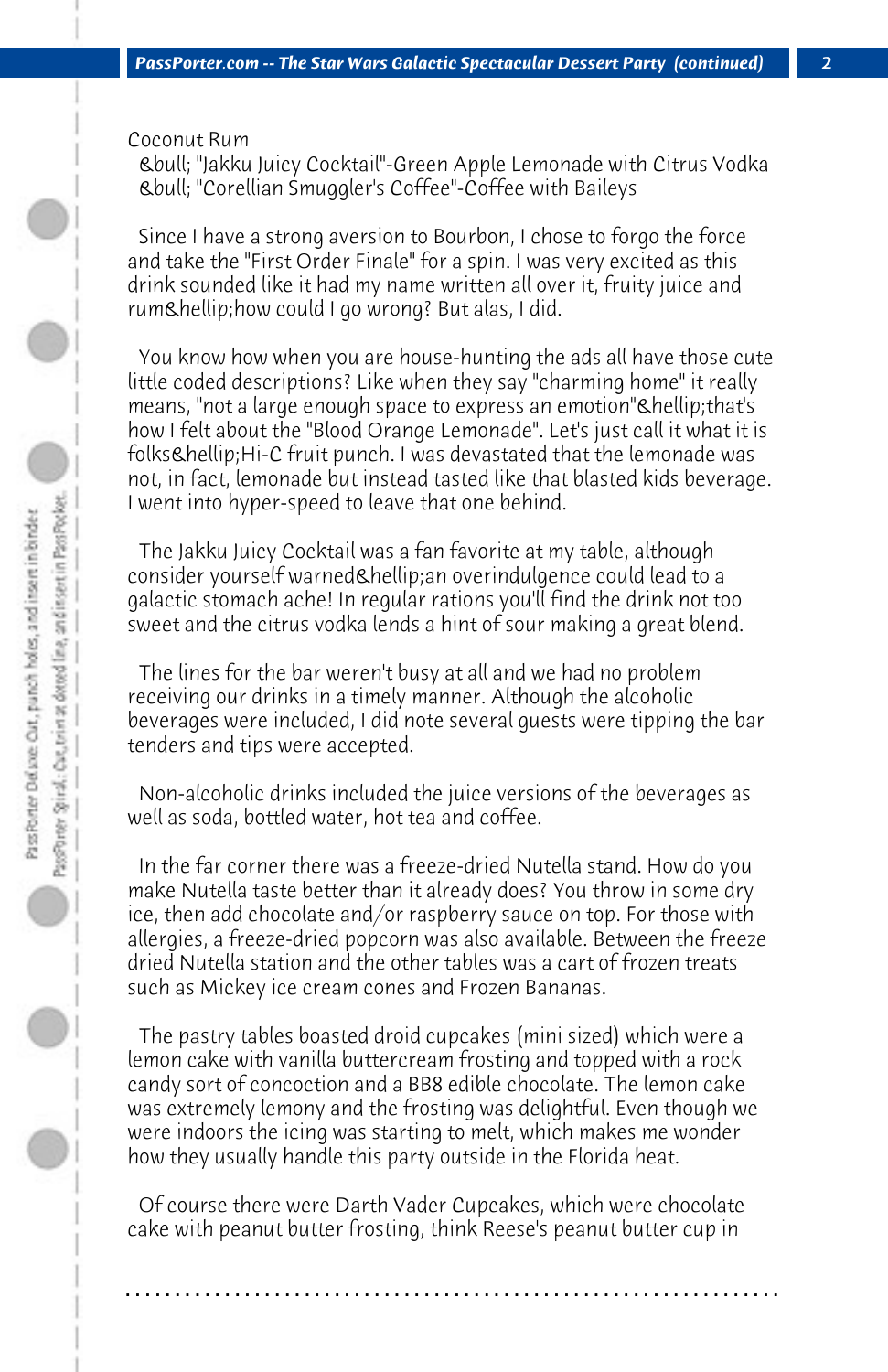your mouth, but with a cake texture and a Darth Vader chocolate topper.

 Blue Milk Panna Cotta with crispy pearls was just as it sounds… a Panna Cotta that was dyed blue. The "crispy pearls" are reminiscent of what comes on top of the "Grey Stuff" in a galaxy far, far away and this was my Step-sons favorite.

 There were "Yoda" Pistachio Morella Cherry Bites and "Death Star" chocolate Cake and "Sun" citrus Financier. All were tasty and depictive of their titles and descriptions.

 Of course no Disney party would be complete without a themed Rice Krispy treat and although these "Bon Bon's" were among the cutest things I've ever seen, they tasted more like the pre-packaged Rice Crispy's in the park than the fresh home made one's you'll find at the confectionary in the Magic Kingdom.

 The Darth Maul eclairs were as tasty as they were adorable and you have to appreciate the lengths Disney goes through to create a Darth Maul themed mini eclair. I don't even like custard and I ate one and enjoyed it!

 On the, shall we call it, "savory side" of the force was a delight of unexpected deliciousness and plenty of light "saber" skewered foods including:

 • Raspberry and blueberry • Cheddar Cheese and green olive • Grape • Provolone and Tomato

 One of the most delicious and unexpected items was the "smoked, sea-salted quarter ration biscuit" and as a lover of salt, I must say even I was blown away with how good this biscuit was.

 There were "scorched" pesto and also C3PO cheddar crackers that proved to be as crumby (literally) as they were cheesy.

 As the eating portion of the evening wore down, we were approached by a cast member who reminded us to pick up our Chewbacca stein (by redeeming a tear off portion of your wrist band), then at 9:30 p.m. we were given the option to either leave the venue to follow the Cast Member through the "short cut" or take the longer route on our own.

 The viewing section was directly in front of the Chinese theatre, which was ideal for the new projections they've added to the show. Our area

**. . . . . . . . . . . . . . . . . . . . . . . . . . . . . . . . . . . . . . . . . . . . . . . . . . . . . . . . . . . . . . . . . .**

Pass Porter Delaxe: Out, panch holes, and insert in binder